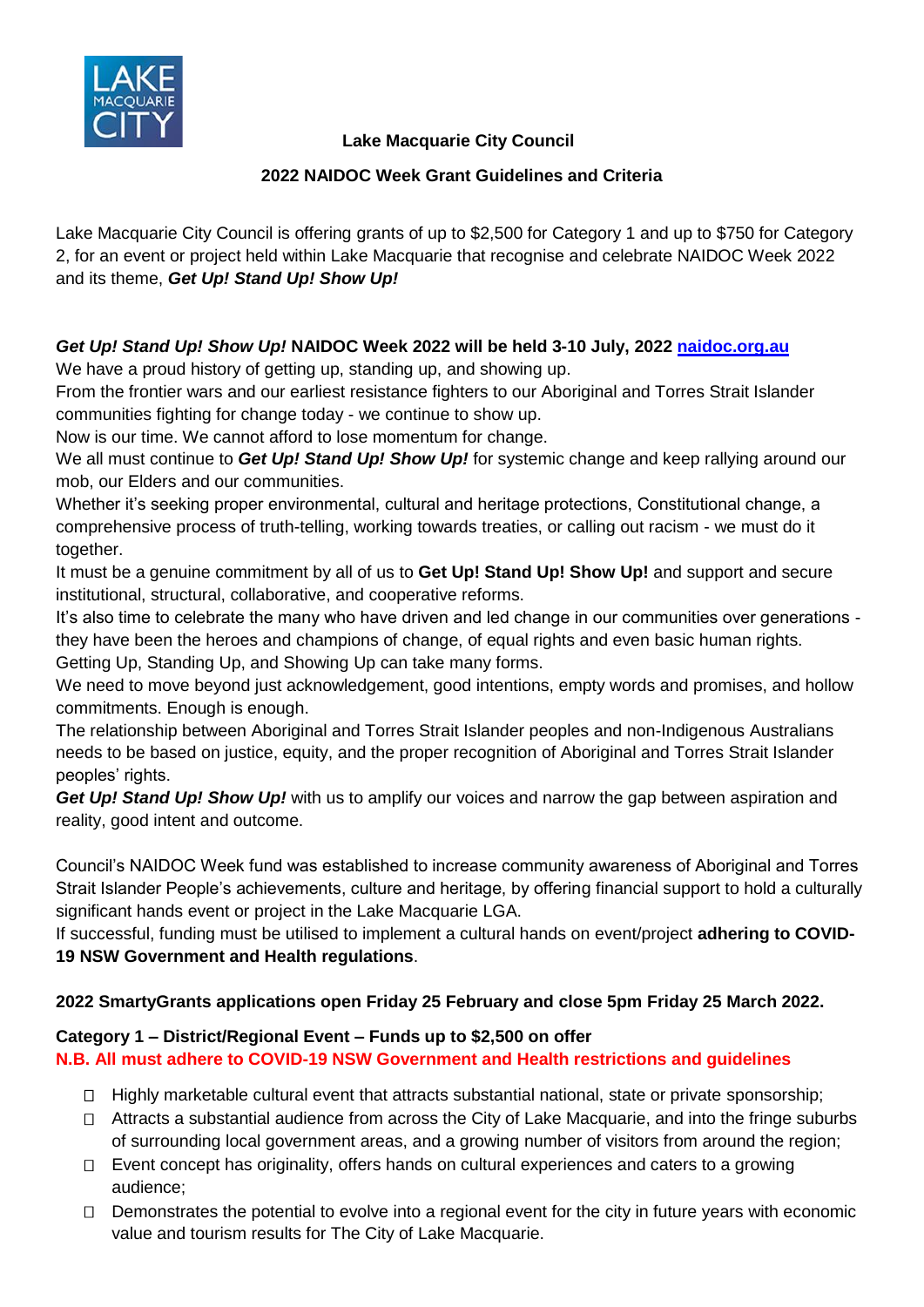# **Category 2 - Local Event/Project - Funds Up To \$750 on offer**

## **N.B. All must adhere to COVID-19 NSW Government and Health restrictions and guidelines**

- $\Box$  Attracts people from the local area where the event is being held, or from a small sector of the community such as family groups etc;
- Event/project has a hands-on participation for learned cultural knowledge and experience;
- $\Box$  Event/project is focussed on promoting community participation, creating a sense of cultural and heritage value for Aboriginal and Torres Strait Islander people.
- □ Event/project has COVID-19 safe, hygienic participation for a learned cultural knowledge and experience; creating a sense of cultural and heritage value and promoting Reconciliation.

#### **Who can apply for funds?**

- ➢ Any incorporated not-for-profit organisation, or who is auspiced by an incorporated organisation.
- ➢ Schools and not for profit early childhood centres are also encouraged to apply.

#### **What cannot be funded?**

- $\triangleright$  Events/projects for which the funds have already been spent e.g. retrospective funding, budget deficits.
- ➢ Contributions to organisations general operating expenses, wages administration, insurances, event organiser fees or other obligatory commitments.
- ➢ Organisations/schools that have not submitted 2021 NAIDOC Week fund evaluation report if funds were received last year.

#### **Eligibility and assessment**

## **N.B. All must adhere to COVID-19 NSW Government and Health restrictions and guidelines**

**A.** The event/project must be held within the Lake Macquarie Local Government Area (LGA).

**B.** Events/projects must engage local Aboriginal people in the planning, implementation and evaluation processes of the activity. This could include Aboriginal staff members, students, organisations, businesses or community members and Elders.

**C**. Events/projects must incorporate a hands-on cultural learning experience for participants.

**D.** Priority will be given to applications that highlight partnership and collaboration with other organisations to deliver the project and for originality of the practical cultural component.

**E.** Events/projects must acknowledge Council as a funding body in the activity (e.g. logo on promotional material and media releases). Contact Council for a copy of the current logo and conditions of use.

**F.** Any actions of your organisation, committee, contractors, market stalls or displays must not bring Council's name or staff into disrepute.

**G.** Organisations/schools need to submit a 2021 NAIDOC Week fund evaluation report if funding was received from Council last year.

#### **H. If successful, funds only available from 1 July 2022.**

#### **Legal and Insurance requirements**

- ➢ The application must detail how you will adhere to COVID-19 NSW Government and Health restrictions and guidelines for the event/project.
- $\triangleright$  Applicants are responsible for ensuring that they have all the necessary insurances to cover themselves for any claims that may arise from the proposed event/project including Certificate of Currency with Public Liability of \$20 million as well as relevant Workers' Compensation, Volunteers Insurance, Working with Children etc.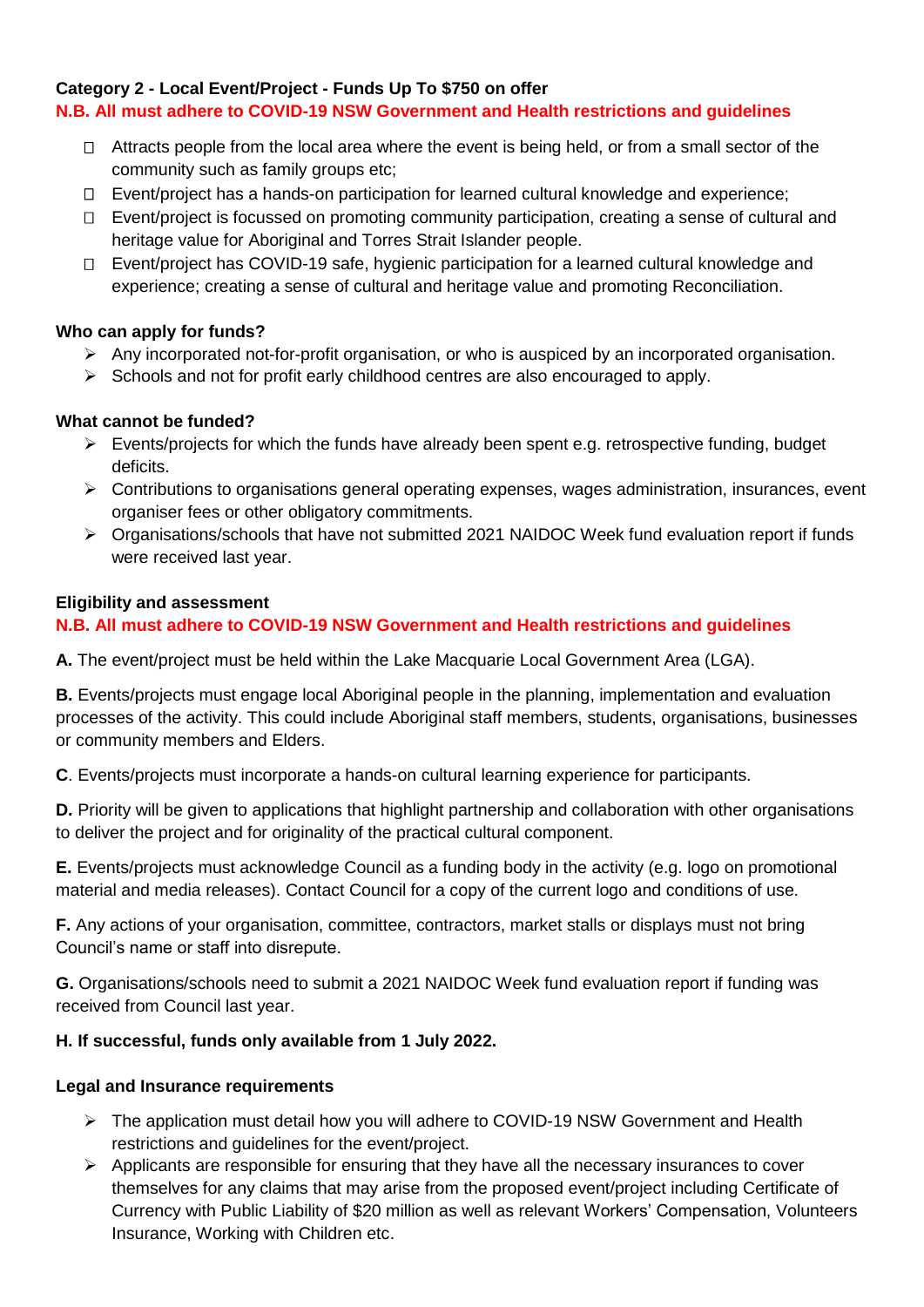$\triangleright$  If the event/project is to take place on a Council facility or park, the applicant is required to book the event by completing an event booking and application form. Phone 4921 0333 for more details.

#### **N.B. This grant funding applies to providing a COVID-19 safe hands-on cultural experience for participants, however here are some other ideas on how to celebrate 2022 NAIDOC Week in accordance with COVID-19 health and safety guidelines and restrictions.**

- ➢ Visit a cultural exhibition at MAC yapang 1 First St, Booragul;
- ➢ Display the National NAIDOC poster and/or other cultural posters around your classroom or workplace;
- ➢ Start your own hall of fame featuring Aboriginal and Torres Strait Islander role models;
- ➢ Listen to Aboriginal and Torres Strait Islander musicians;
- ➢ Watch a movie or documentary about Aboriginal and Torres Strait Islander history;
- ➢ Study a famous Aboriginal or Torres Strait Islander person;
- ➢ Research the Traditional Custodians of your area;
- ➢ Study Aboriginal and Torres Strait Islander arts and crafts and book into an art or weaving class;
- ➢ Run an art competition for your school or community;
- ➢ Research history online or visit your library to find books about Aboriginal and Torres Strait people;
- ➢ Visit local cultural sites of significance or interest;
- ➢ Learn the meanings of local or national Aboriginal and Torres Strait Islander place names and words from language and cultural knowledge holders within the area;
- ➢ Invite local Elders to speak or give a Welcome to Country at your school or workplace;
- ➢ Invite an Aboriginal or Torres Strait Islander sportsperson or artist to visit your school;
- ➢ Invite Aboriginal or Torres Strait Islander dancers to perform;
- ➢ Hold a flag raising ceremony;
- ➢ Organise to hold a traditional smoking ceremony;

*It is important to discuss any fee for services at the time of engaging Aboriginal and Torres Strait Islander respected knowledge holders who are invited to perform, conduct workshops and speak, including a Welcome to Country.* 

# **Application process**

- ➢ Applications can only be submitted during the four weeks from opening and will close 5pm Friday 25 March 2022. Applications cannot be accepted after this time.
- ➢ The Aboriginal Grants Committee will assess each application based on the funding criteria and allocate the funds in accordance to merit set out in the application.
- ➢ Some applications may be offered partial funding and in this instance Council's Aboriginal Community Development Officer will contact to ensure the event/project can still be carried out.
- ➢ Applicants will be notified of the outcome of the application following Council's budget meeting.
- ➢ Successful applicants are required to submit an invoice and current Certificate of Currency as soon as practically possible after receiving notification of the outcome.